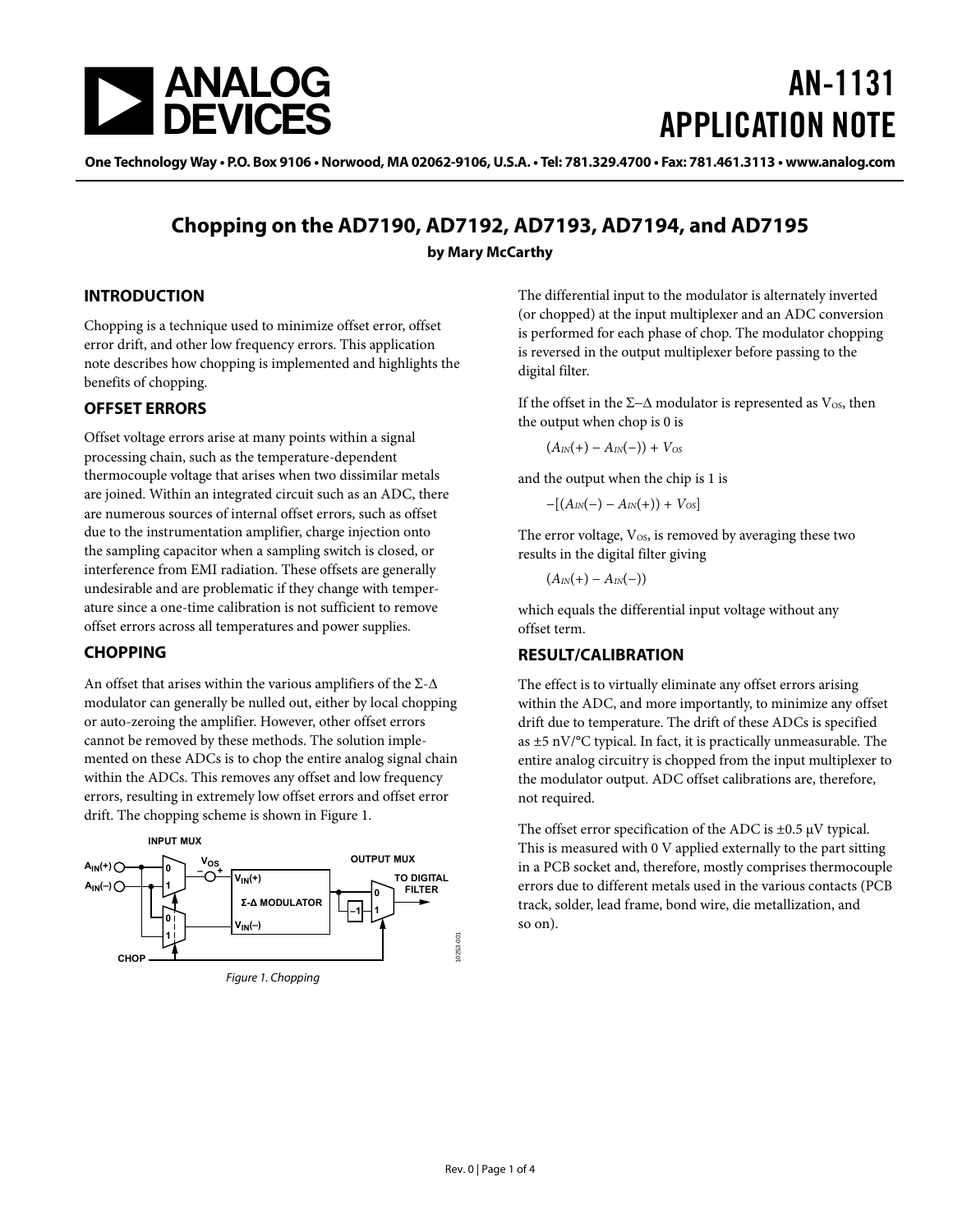## **TABLE OF CONTENTS**

#### **REVISION HISTORY**

10/11-Revision 0: Initial Version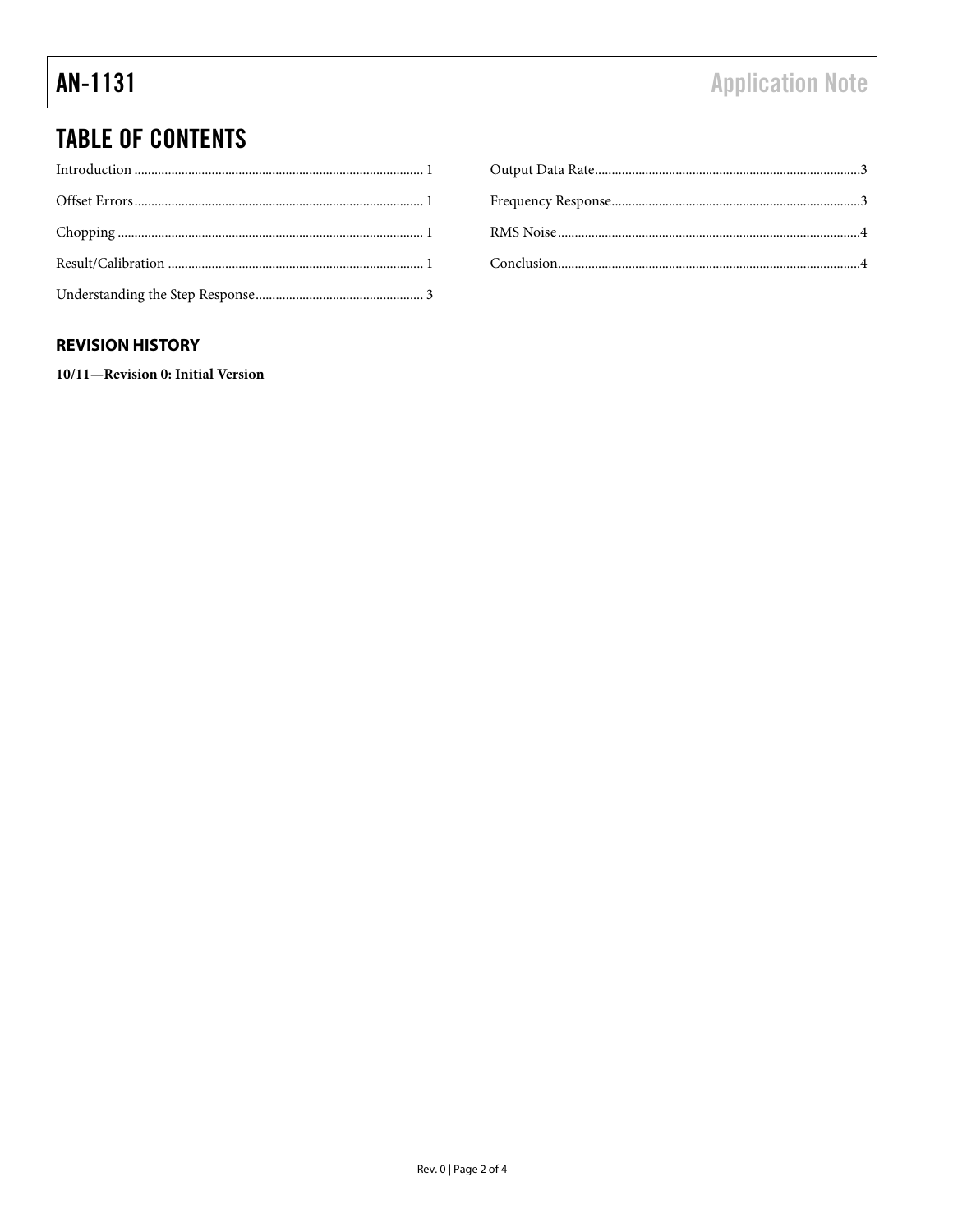#### <span id="page-2-0"></span>**UNDERSTANDING THE STEP RESPONSE**

Since the ADC needs to perform a conversion for chop = 0 and chop = 1, the first output from the ADC takes two conversion periods ( $2 \times t_{ADC}$ ) so there is a settling time of two conversion periods for the first output. Subsequent outputs occur every conversion period  $(t_{ADC})$ .

The delay of two conversions occurs after a channel is changed, after the PGA is changed, or after an ADC mode change (for example, after exiting power-down, so that no intermediate/ invalid outputs are produced—the first output after a channel change is 100% settled to the new channel voltage.)

If the analog input undergoes a step change external to the ADC, say, for example, if a sensor output changes suddenly or an external multiplexer is switched, the ADC does not automatically detect that a change has occurred. It produces outputs that are a weighted average of the new input and the old input, unless the ADC is instructed to start a fresh conversion by means of interrupting the converter when the external multiplexer is switched, then restarting the ADC so that it produces an output  $2 \times t_{ADC}$  later.

<span id="page-2-1"></span>There is nothing unusual about the ADC producing intermediate values after a change in the input signal. This behavior is identical to that of an analog filter. If a step change is applied to the input of an analog low-pass filter, for a period of time the output reflects a combination of the old analog input and the new analog input. It is only after a sufficient number of time constants have elapsed that the output of the filter fully reflects the new input value.



Figure 2. Analog Filter Step Response

These  $\Sigma$ - $\Delta$  ADCs contain a low-pass filter with a given 3 dB frequency and settling time, therefore its response is similar in discrete time, although with a finite duration impulse/step response.

The only characteristic of these ADCs that may be unexpected is that there can be two intermediate outputs after a change in analog input (zero latency mode disabled). This is a consequence of chopping. A chopped ADC output is the average of the current ADC conversion and the previous conversion.

If the analog input changed part way through an ADC conversion period, then the current ADC conversion reflects a combination of the old analog input and the new input, and the averaged result is an intermediate value.

The next (unaveraged) conversion accurately reflects the new input. However, when averaged with the previous conversion, it does not yet give the final value, thus it produces the second unsettled output. Only the third output is fully settled (see [Figure 3](#page-2-1)).



Figure 3. Asynchronous Change in Analog Input Voltage

#### **OUTPUT DATA RATE**

These ADCs include a sinc<sup>3</sup> filter and a sinc<sup>4</sup> filter. The filter is selected using the Single bit. The filter order affects the output data rates that are available from the ADC. Consult the AN-1084 Application Note, which discusses the output data rate and set-tling time for the different filter options.

#### **FREQUENCY RESPONSE**

Chopping also impacts the frequency response but primarily in a beneficial way. The action of the average by 2 places notches in the response at odd multiples of  $f_{ADC}/2$ ,  $f_{ADC}$  being the output data rate. These notches can provide improved 50 Hz/60 Hz rejection. For example, if the output data rate is equal to 12.5 Hz and the sinc<sup>4</sup> filter is selected, the sinc filter places a notch at 50 Hz, whereas the chopping places a notch at 56.25 Hz. The notch at 56.25 Hz provides rejection at 60 Hz.



Figure 4. Frequency Response (Sinc4, 12.5 Hz Output Data Rate, REJ60 = 0)).